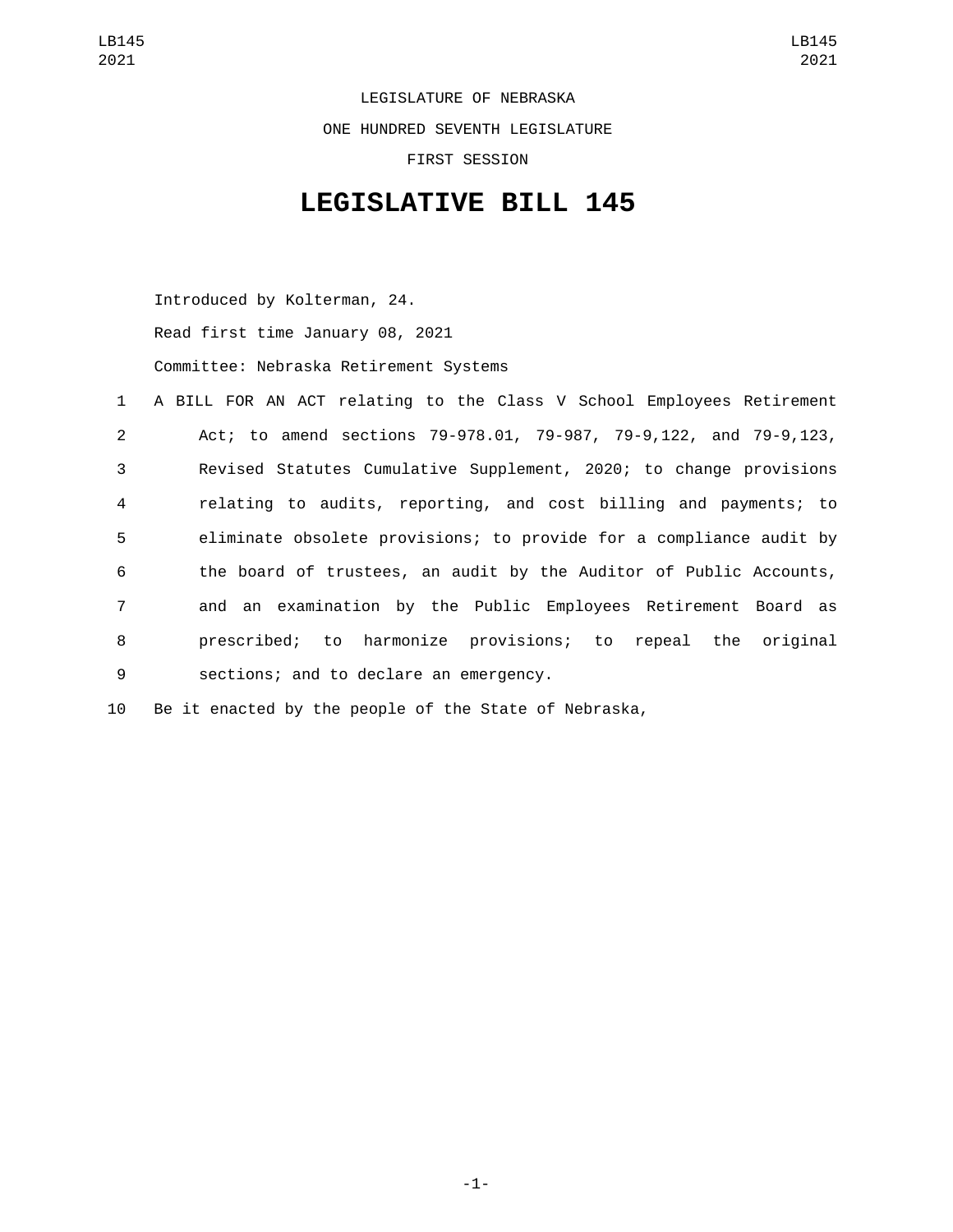| $\mathbf{1}$   | 79-978.01, Revised Statutes Cumulative<br>1.<br>Section<br>Section       |
|----------------|--------------------------------------------------------------------------|
| $\overline{2}$ | Supplement, 2020, is amended to read:                                    |
| 3              | 79-978.01 Sections 79-978 to 79-9,123 and section 3 of this act          |
| $\overline{4}$ | shall be known and may be cited as the Class V School Employees          |
| 5              | Retirement Act.                                                          |
| 6              | Sec. 2. Section 79-987, Revised Statutes Cumulative Supplement,          |
| $\overline{7}$ | 2020, is amended to read:                                                |
| 8              | 79-987 (1) The Auditor of Public Accounts shall make an audit of the     |
| 9              | retirement system and shall submit the report of its condition no later  |
| 10             | than xxxx, 2021. Thereafter, such audit shall be conducted annually. The |
| 11             | costs of such audit shall be paid from funds of the retirement system. A |
| 12             | copy of the audit shall be filed electronically with the Clerk of the    |
| 13             | Legislature and the Nebraska Retirement Systems Committee of the         |
| 14             | Legislature. The committee may request that the Auditor of Public        |
| 15             | Accounts present the findings of such report at a public hearing An      |
| 16             | annual audit of the affairs of the retirement system shall be conducted  |
| 17             | in each fiscal year. At the option of the board of trustees, such audit  |
| 18             | may be conducted by a certified public accountant or the Auditor of      |
| 19             | Public Accounts. The costs of such audit shall be paid from funds of the |
| 20             | retirement system. A copy of such audit shall be filed with the Auditor  |
| 21             | of Public Accounts.                                                      |
|                |                                                                          |

 (2) Each audit year an annual financial audit of the investments of the retirement system shall be conducted. At the option of the council, such audit may be conducted by a certified public accountant or the Auditor of Public Accounts. The costs of such audit shall be paid from funds of the retirement system. A copy of such audit shall be filed with the board of trustees and the Auditor of Public Accounts.

 (3)(a) (3) Beginning May 1, 2017, and until May 1, 2018, if such retirement plan is a defined benefit plan, the board of trustees shall cause to be prepared an annual report and the administrator shall file the same with the Public Employees Retirement Board and submit to the

-2-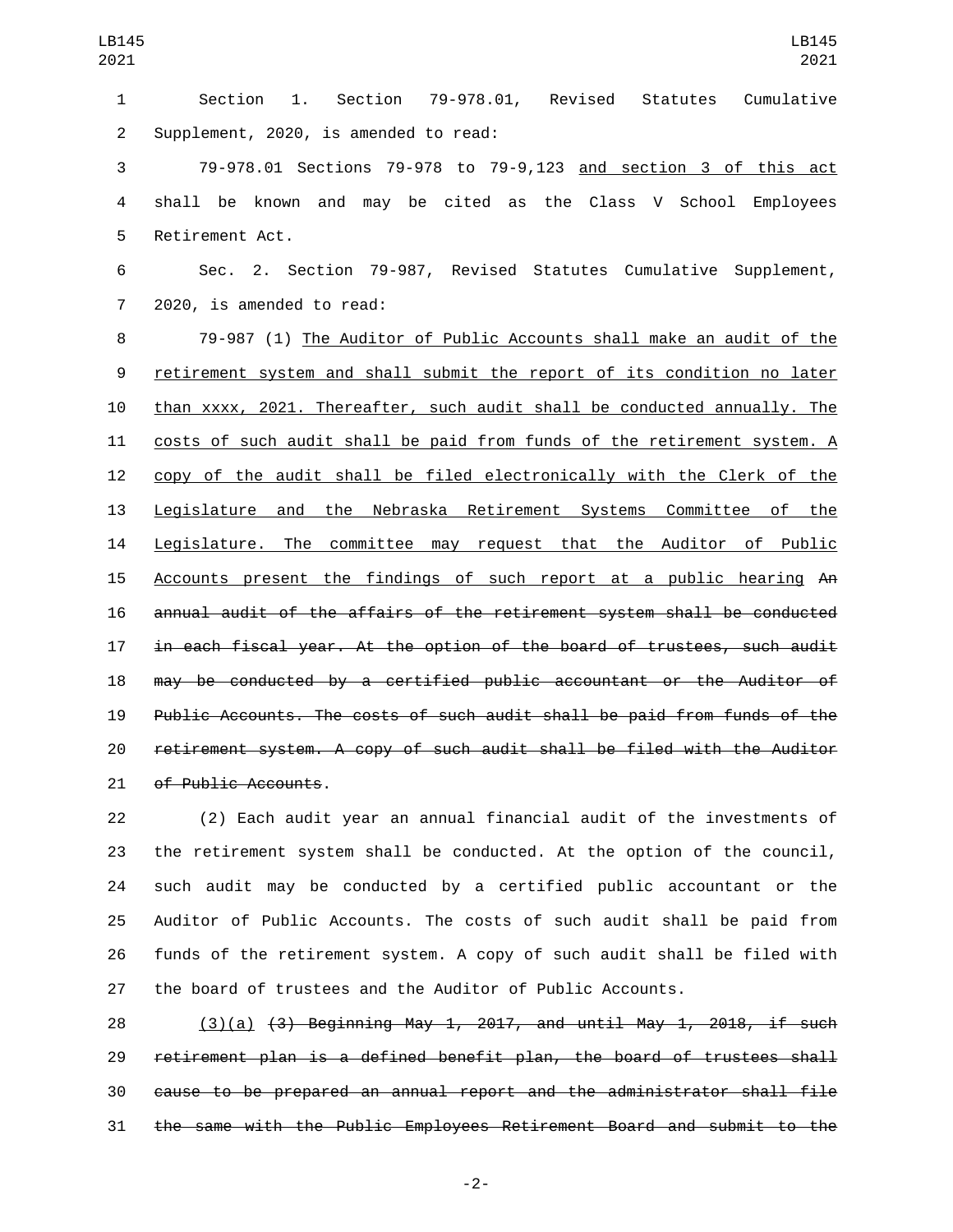members of the Nebraska Retirement Systems Committee of the Legislature a copy of such report. Beginning May 1, 2018, and until July 1, 2021, the board of trustees shall cause to be prepared an annual report and the administrator shall file the same with the Auditor of Public Accounts and submit to the members of the Nebraska Retirement Systems Committee of the Legislature a copy of such report. The report submitted to the committee and the Auditor of Public Accounts shall be submitted electronically. The report shall consist of a full actuarial analysis of each such retirement plan established pursuant to section 79-979. The analysis shall be prepared by an independent private organization or public entity employing actuaries who are members of the American Academy of Actuaries and meet the academy's qualification standards to render a statement of actuarial opinion, and which organization or entity has demonstrated expertise to perform this type of analysis and is unrelated to any organization offering investment advice or which provides investment management services to the retirement plan. The report shall be presented to the Nebraska Retirement Systems Committee of the Legislature at a 18 public hearing.

 (b) Beginning July 1, 2021, the board of trustees shall electronically file with the Nebraska Retirement Systems Committee of the Legislature and the Auditor of Public Accounts a copy of the annual actuarial investigation of the retirement system prepared pursuant to 23 section 79-984.

 (4) Each school district with a retirement system under the Class V School Employees Retirement Act shall comply with the reporting and 26 filing requirements set forth in section 13-2402.

 Sec. 3. (1) The Legislature finds that following completion and submission of the work plan by the Public Employees Retirement Board pursuant to section 79-9,121, additional issues have emerged related to transfer of the management of the Class V School Employees Retirement System to the Public Employees Retirement Board. Further examination and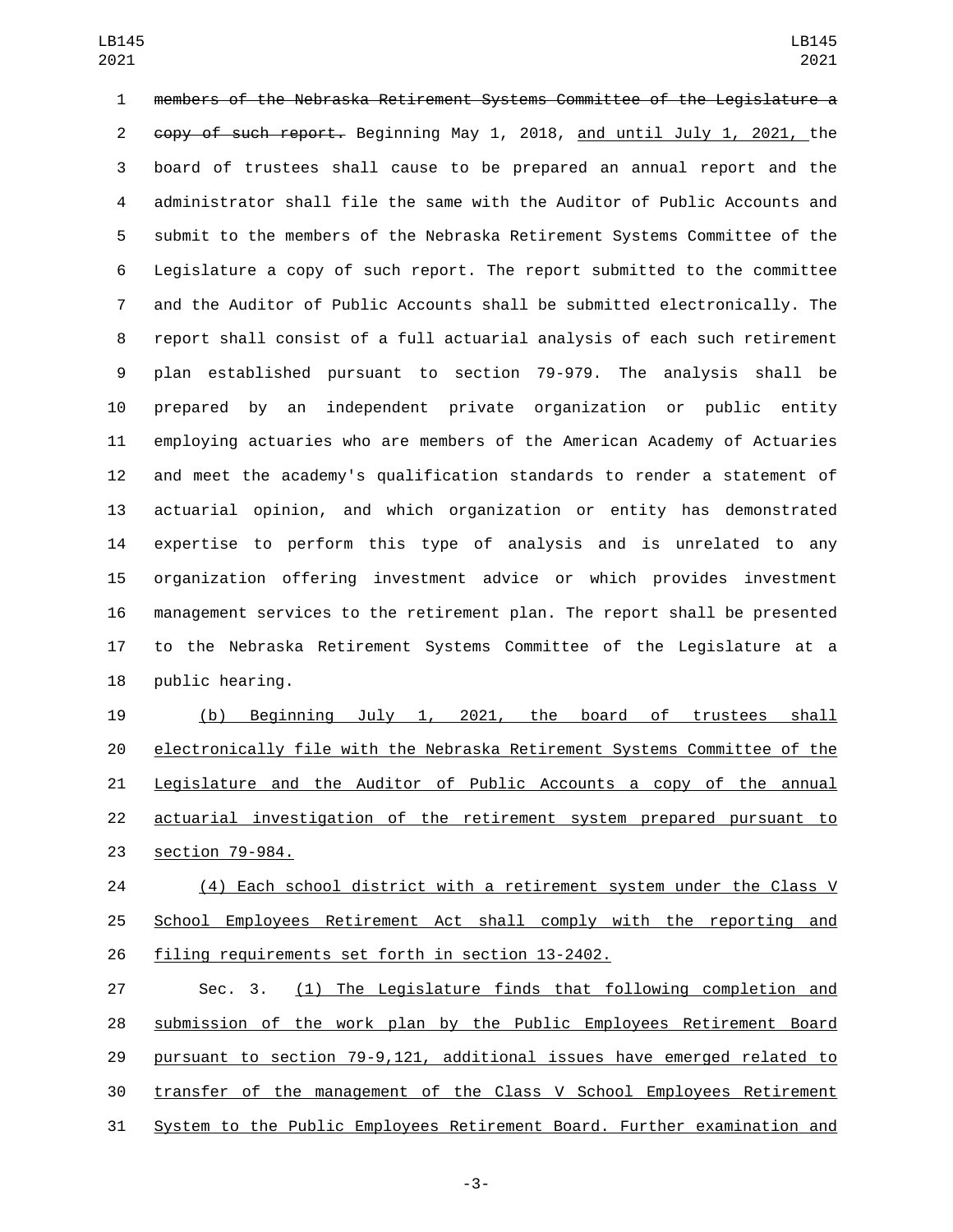evaluation are necessary and shall be completed by the entities described in this section. Such additional examination and evaluation shall 3 include, but not be limited to: (a) Completion of a compliance audit of the retirement system as 5 described in this section; (b) Completion of an audit of the retirement system by the Auditor of Public Accounts by xxxx, 2021, as described in subsection (1) of 8 section 79-987; and (c) Issues identified by the Public Employees Retirement Board as 10 described in subsection (8) of this section. (2) The board of trustees shall obtain a compliance audit of the retirement system to be completed no later than xxxx, 2021. The compliance audit shall be in addition to the annual audit conducted by the Auditor of Public Accounts pursuant to subsection (1) of section 15 79-987. (3) The compliance audit shall include an examination of records, files, and any other documents or resources of the retirement system and an evaluation of all policies and procedures of the retirement system, the school district, the board of education, and the board of trustees related to the administration and operation of the retirement system to determine compliance with all state and federal laws. The compliance audit shall also include, but not be limited to, an examination and 23 evaluation of: (a) Eligibility and enrollment to ensure eligible individuals are 25 properly and timely enrolled in the plan; (b) Contributions, compensation, service hours, and other records to ensure that members are making the correct contributions, that only eligible compensation and eligible service hours are reported at the time and in the manner specified in plan documents, and that only the

authorized interest or interest credits are being recorded;

(c) Termination of employment to ensure that only terminated members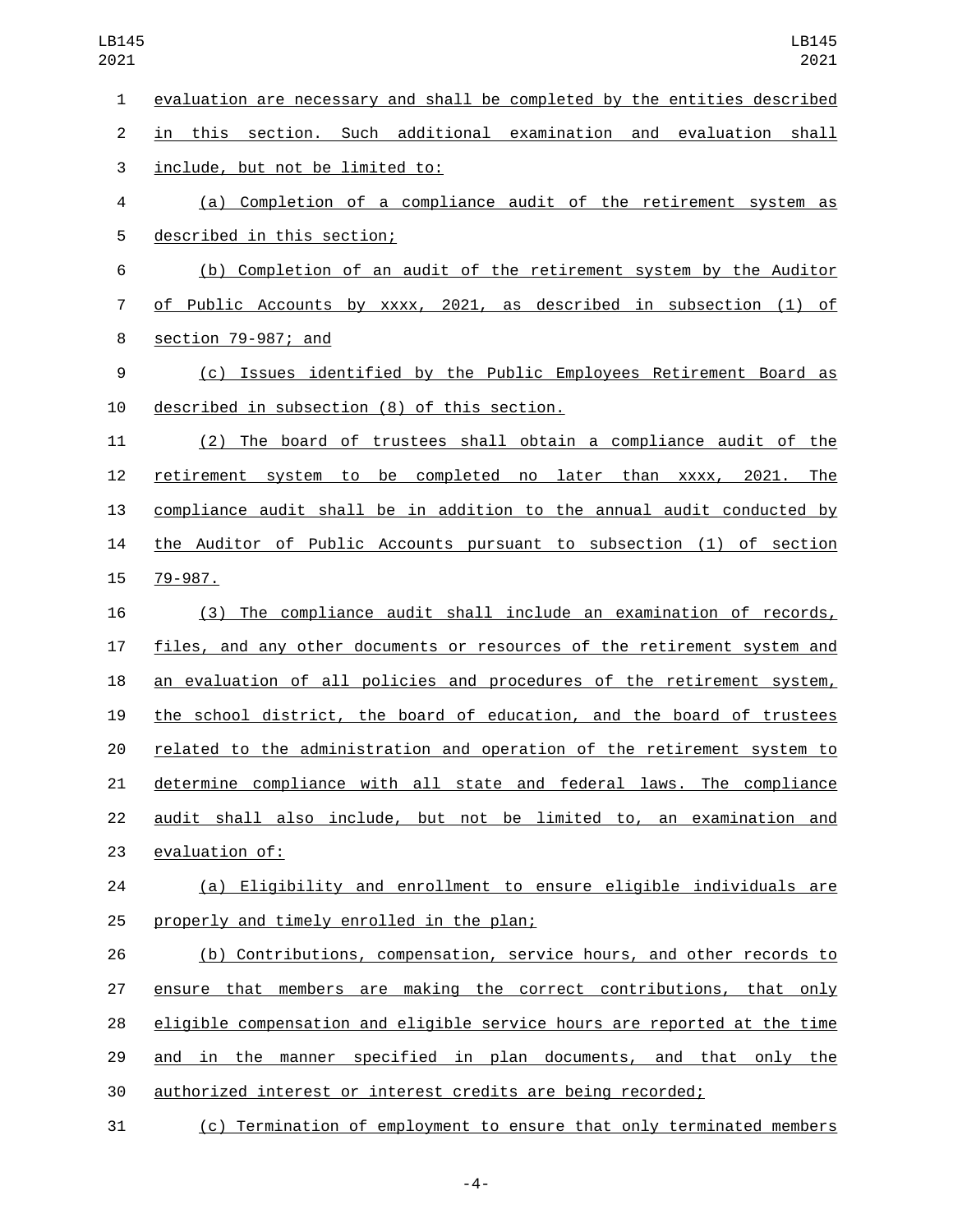| $\mathbf{1}$   | are taking distributions from the plan at the time and in the manner      |
|----------------|---------------------------------------------------------------------------|
| $\overline{2}$ | specified in the plan documents;                                          |
| 3              | (d) Reemployment after retirement to ensure that retirees<br>who          |
| 4              | reemploy have complied with plan documents;                               |
| 5              | (e) Benefit calculations and benefit payments to ensure that the          |
| 6              | correct benefits are calculated for members and paid on a timely basis;   |
| 7              | and                                                                       |
| 8              | (f) Disability retirements to ensure:                                     |
| 9              | (i) The determination of the member's disability status and any           |
| 10             | accrual of additional disability benefits due to deferred distribution of |
| 11             | such benefits are conducted in accordance with the act; and               |
| 12             | (ii) The amount of the disability retirement benefits is correctly        |
| 13             | calculated for members and paid on a timely basis.                        |
| 14             | (4) The examination of each of the issues listed in subsection (3)        |
| 15             | of this section shall also include, but not be limited to, a review of:   |
| 16             | (a) The plan documents and training that the retirement system has        |
| 17             | provided to the employees to ensure proper compliance with the procedures |
| 18             | and processes;                                                            |
| 19             | (b) Oversight practices or processes used by the board of trustees        |
| 20             | and administrator of the retirement system to identify whether the        |
| 21             | employer properly followed the plan documents; and                        |
| 22             | (c) Practices and processes used by the board of trustees and             |
| 23             | administrator of the retirement system to correct any errors made.        |
| 24             | (5) The board of trustees, board of education, school district, and       |
| 25             | retirement system shall provide:                                          |
| 26             | (a) The compliance auditors with the documents identified in this         |
| 27             | section and access to personnel who perform or have knowledge of duties   |
| 28             | related to the practices, procedures, operations, and administration of   |
| 29             | the retirement system to facilitate timely completion of the compliance   |
| 30             | audit; and                                                                |
| 31             | (b) The Auditor of Public Accounts with documents and access to           |

-5-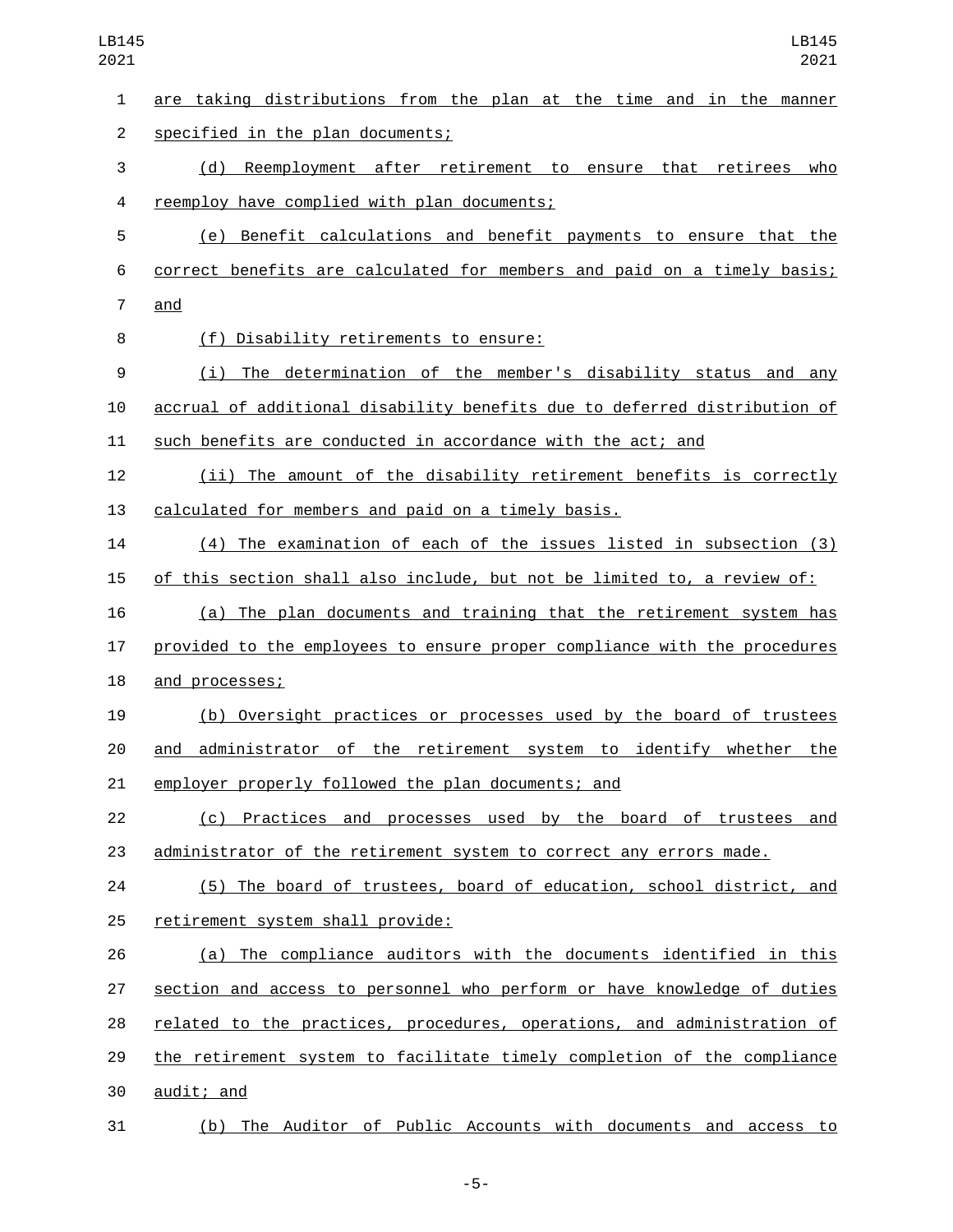personnel as requested by the auditor to facilitate timely completion of the audit required by subsection (1) of section 79-987.

 (6) Expenses related to obtaining the compliance audit and the audit conducted by the Auditor of Public Accounts described in subsection (1) of section 79-987 shall be charged to the retirement system.

 (7) The board of trustees shall electronically file the compliance audit report with the Clerk of the Legislature and submit a copy of the report to the board of education, the Nebraska Retirement Systems Committee of the Legislature, the Governor, and the Public Employees Retirement Board no later than xxxx, 2021. The compliance audit report shall be presented to the Nebraska Retirement Systems Committee of the 12 Legislature at a public hearing.

 (8)(a) The Public Employees Retirement Board shall identify and examine additional issues which have emerged since the completion of the work plan related to the impact of assumption of fiduciary duties and responsibilities pursuant to section 84-1503 for the transfer of management of the Class V School Employees Retirement System. Such identification and examination may include, but not be limited to:

 (i) Identification of necessary operational and procedural guidance policies, rules, and regulations in order to assume a transfer of 21 management responsibilities;

(ii) Liability concerns and risks;22

 (iii) Any issues of concern identified in the compliance audit and audit conducted by the Auditor of Public Accounts pursuant to subsection 25 (1) of section 79-987; and

 (iv) Policy considerations related to the transfer of management to 27 the Public Employees Retirement Board.

 (b) The Public Employees Retirement Board may retain the services of consultants to carry out the issues described in this subsection.

 (c) The Public Employees Retirement Board and staff of the Nebraska 31 Public Employees Retirement Systems may, as necessary, confer with and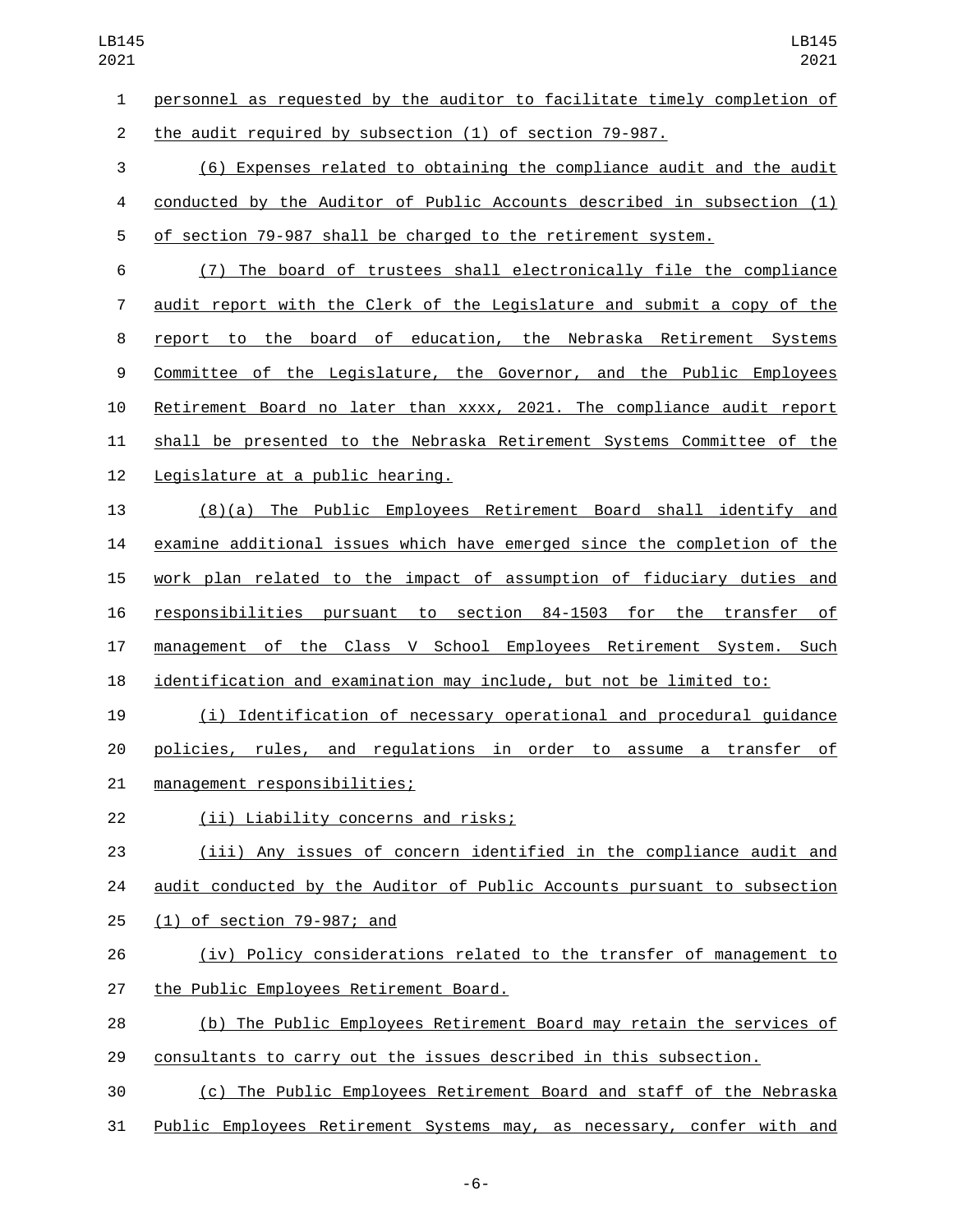provide information to the Nebraska Retirement Systems Committee of the Legislature regarding the identification and examination of issues described in this subsection. A report of such issues and recommendations of the Public Employees Retirement Board may be requested by the 5 committee. (d) The Public Employees Retirement Board may bill the employer of

 any Class V school employees retirement system established under the Class V School Employees Retirement Act on a quarterly basis as provided in section 79-9,123 for all services and related expenses incurred in carrying out its responsibilities under this section.

 Sec. 4. Section 79-9,122, Revised Statutes Cumulative Supplement, 2020, is amended to read:

 79-9,122 (1) The Class V School Employees Retirement System Management Work Plan Fund is created. The purpose of the fund is to transfer funds as specified in this section. The fund shall consist of the amounts transferred from the employer of any Class V school employees retirement system established under the Class V School Employees 18 Retirement Act a<del>nd which existed on January 1, 2019,</del> for all work performed by the Public Employees Retirement Board for services and related expenses in completion of the work described in section 79-9,121 and section 3 of this act. The fund shall be administered by the Nebraska Public Employees Retirement Systems. Any money in the fund available for investment shall be invested by the state investment officer pursuant to the Nebraska Capital Expansion Act and the Nebraska State Funds 25 Investment Act.

 (2) The employer of any Class V school employees retirement system 27 established under the Class V School Employees Retirement Act and which  $e$ xisted on January 1, 2019, shall remit the payment described in 29 subsection (3) of section 79-9,121 and section 3 of this act to the State Treasurer for credit to the Class V School Employees Retirement System Management Work Plan Fund for all work performed by the Public Employees

-7-